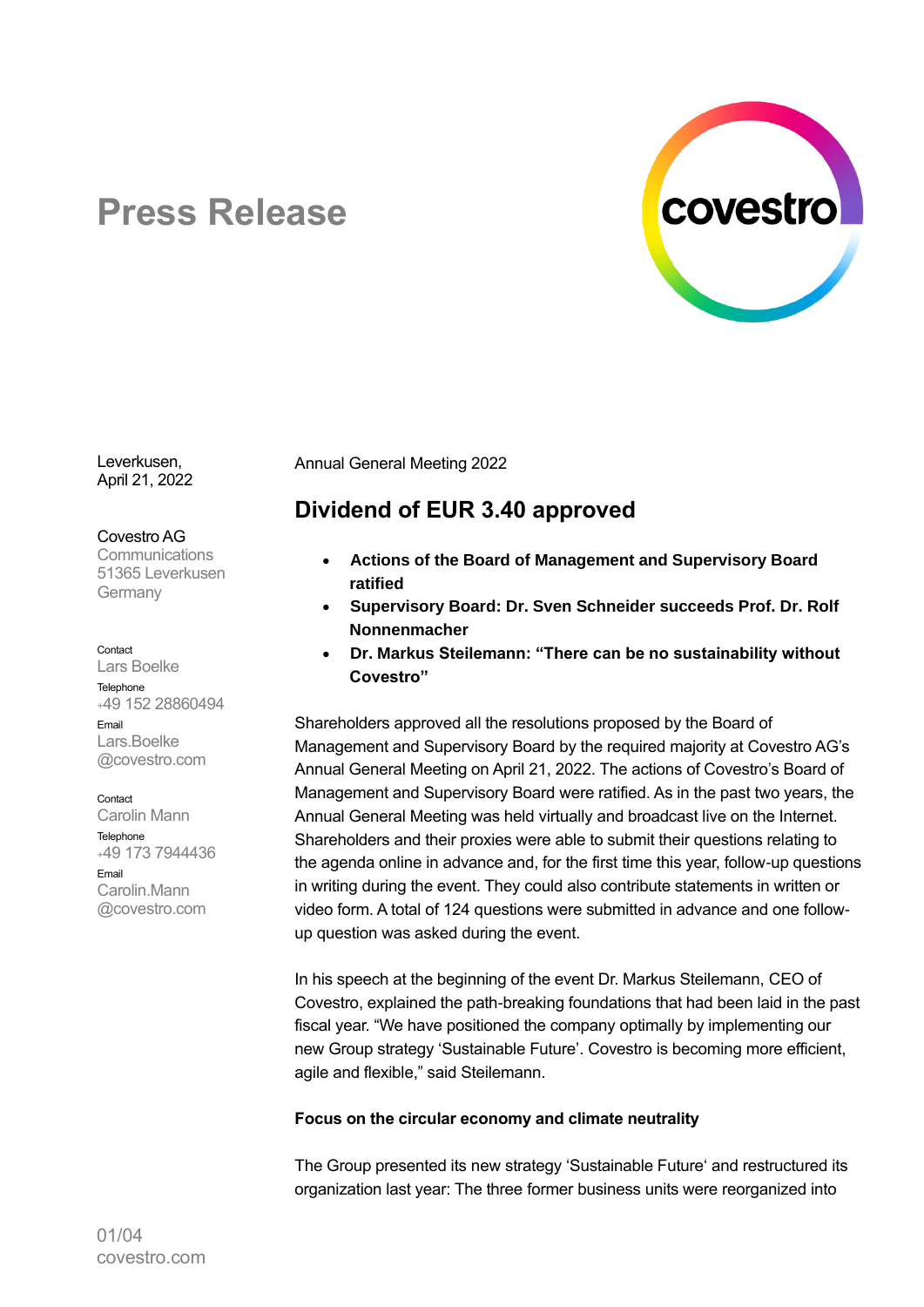

the two segments Performance Materials and Solutions & Specialties. "Our strong fiscal year 2021 provided impressive proof to the fact that our strategy is working and that we are on the right track with our systematic focus on circularity," added Steilemann.

Covestro also announced in March 2022 that it is striving to become climate neutral and achieve net zero emissions\* by 2035. The Group will make investments between EUR 250 million and EUR 600 million to accomplish that. "We accept responsibility and want to live up to our leadership role," stated Dr. Markus Steilemann. "That means we aim to be climate neutral in less than 13 years." The first major milestone is to be achieved by 2030. The Group plans to cut greenhouse gas emissions from its own production operations (scope 1) and from external energy sources (scope 2) by 60 percent compared to 2020 levels. Covestro is focusing on three levers on its path toward climate neutrality: more sustainable production processes, renewable electricity and renewable steam. A long-term transition to renewable sources of energies and raw materials is key to reducing dependency on fossil fuels and therefore on gas imports, especially in view of the current geopolitical situation.

Covestro's long-term objective is to reduce greenhouse gas emissions throughout the entire value chain. Consequently, Covestro's next step will be to publish a target for cutting scope 3 emissions in the coming year. "Climate neutrality at Covestro is closely linked to becoming fully circular. Climate neutral, circular products are the products of the future," said Steilemann. "There can be no sustainability without Covestro." The Group aims long term to offer every product in a climate neutral version.

## **Record dividend: highest payout in the Group's history**

Dr. Thomas Toepfer, CFO and Labor Director of Covestro, put the strong results for fiscal 2021 as a whole into context for shareholders in his speech. "Due to strong demand for our products, we were completely sold out for a large portion of the year," said Toepfer.

The Annual General Meeting approved the proposed dividend of EUR 3.40 per no-par value share. Before Covestro announced its share buy-back program, that was equivalent to a total distribution of EUR 657 million, a figure that has fallen to around EUR 651 million since the program was launched. The payout ratio is 40 percent of the Group's net income. "That's the highest dividend in the

<sup>\*</sup> Achievement of net zero greenhouse gas emissions is defined as a balance between anthropogenic emissions [by the company itself and as a result of purchased energy] and reduction of anthropogenic greenhouse gases.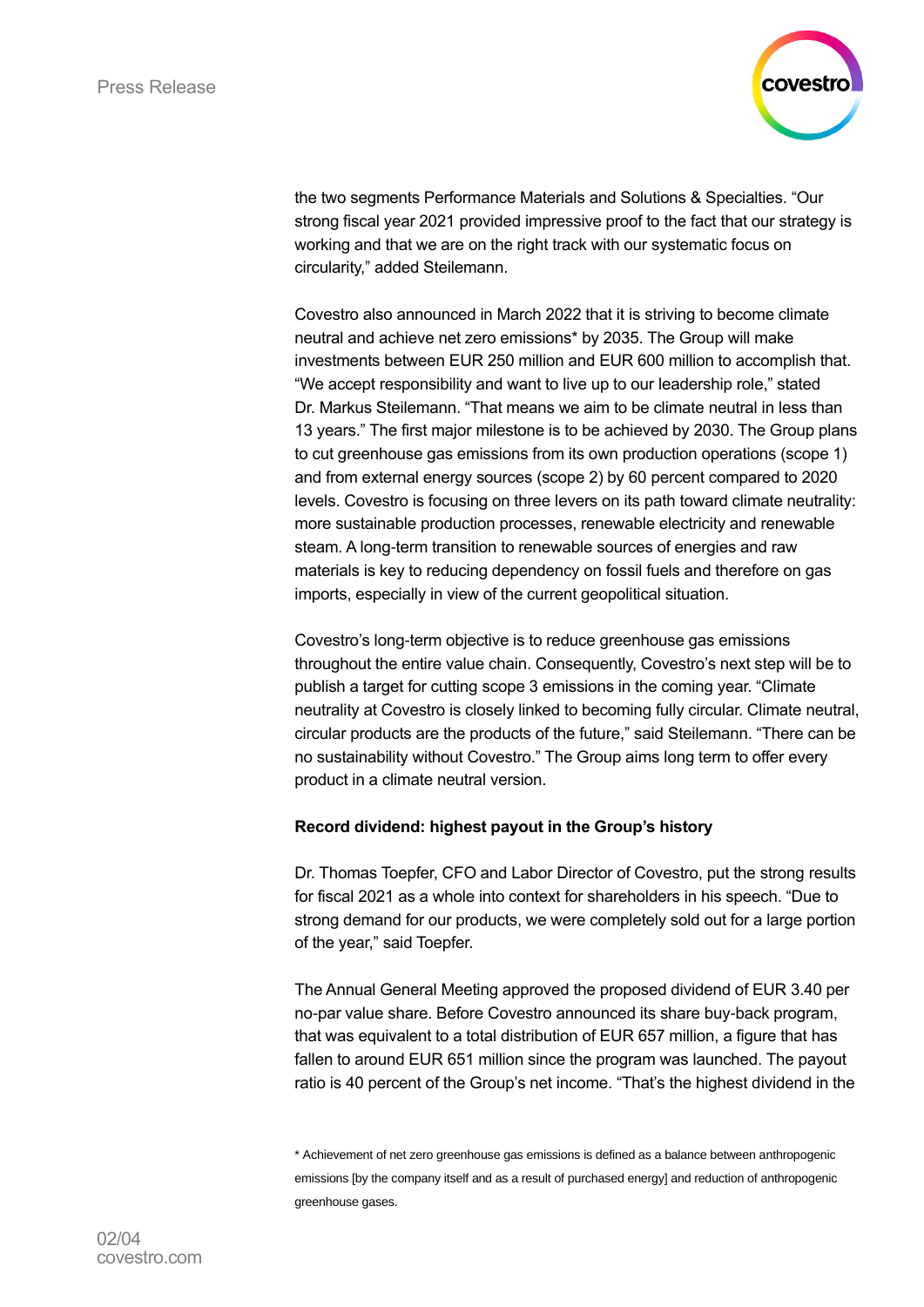

history of our company," added Toepfer. Covestro redefined its dividend policy last fiscal year and now aims for a payout ratio of between 35 and 55 percent of the Group's net income.

The Group announced on February 28, 2022, that it intended to buy back its own shares to a total volume of around EUR 500 million over a period of two years. "This program underscores our clear focus on creating value for our shareholders and our commitment to an attractive dividend," said Toepfer.

## **New member of the Supervisory Board: Dr. Sven Schneider confirmed**

In a further agenda item at this year's Annual General Meeting, Dr. Sven Schneider, who has been CFO of Infineon Technologies AG since 2019, was nominated as a new member of the Supervisory Board. He succeeds Prof. Dr. Rolf Nonnenmacher, who resigned his seat and thus his position as Chair of the Audit Committee effective the end of the Annual General Meeting.

The Supervisory Board thanked Prof. Dr. Nonnenmacher for his many years of dedication on Covestro AG's Supervisory Board, on which he had served since the company was founded in 2015. "On behalf of the Supervisory Board I wish to thank Prof. Nonnenmacher deeply for his many years of outstanding work, the trusted working relationship with him, the many valuable discussions, and his commitment to our company," said Dr. Richard Pott, Chairman of Covestro's Supervisory Board. At the same time the Supervisory Board welcomed Dr. Sven Schneider: "We feel sure that Dr. Schneider is an excellent choice for our Supervisory Board and are pleased that Dr. Schneider intends to stand for the chairmanship of our Audit Committee," added Pott. "He brings with him extensive profession knowledge, expertise and experience as a CFO and ideally complements our Supervisory Board's skills profile."

Before joining the Management Board of Infineon Technologies AG, Dr. Sven Schneider held several posts at Linde AG, lastly as CFO on the Board of Directors, as well as Board Spokesman and Labor Director.

## **Further information and documents**

- You can find a recording of the 2022 Annual General Meeting, the manuscripts of the presentations and press photos at [Press Kit](https://www.covestro.com/press/press-kit-annual-general-meeting-2022/) | Annual [General Meeting | Covestro](https://www.covestro.com/press/press-kit-annual-general-meeting-2022/) AG.
- The detailed voting results on the agenda items at the Annual General Meeting are available a[t Annual General Meeting I Covestro | Covestro](https://www.covestro.com/en/investors/annual-general-meeting)  [AG.](https://www.covestro.com/en/investors/annual-general-meeting)